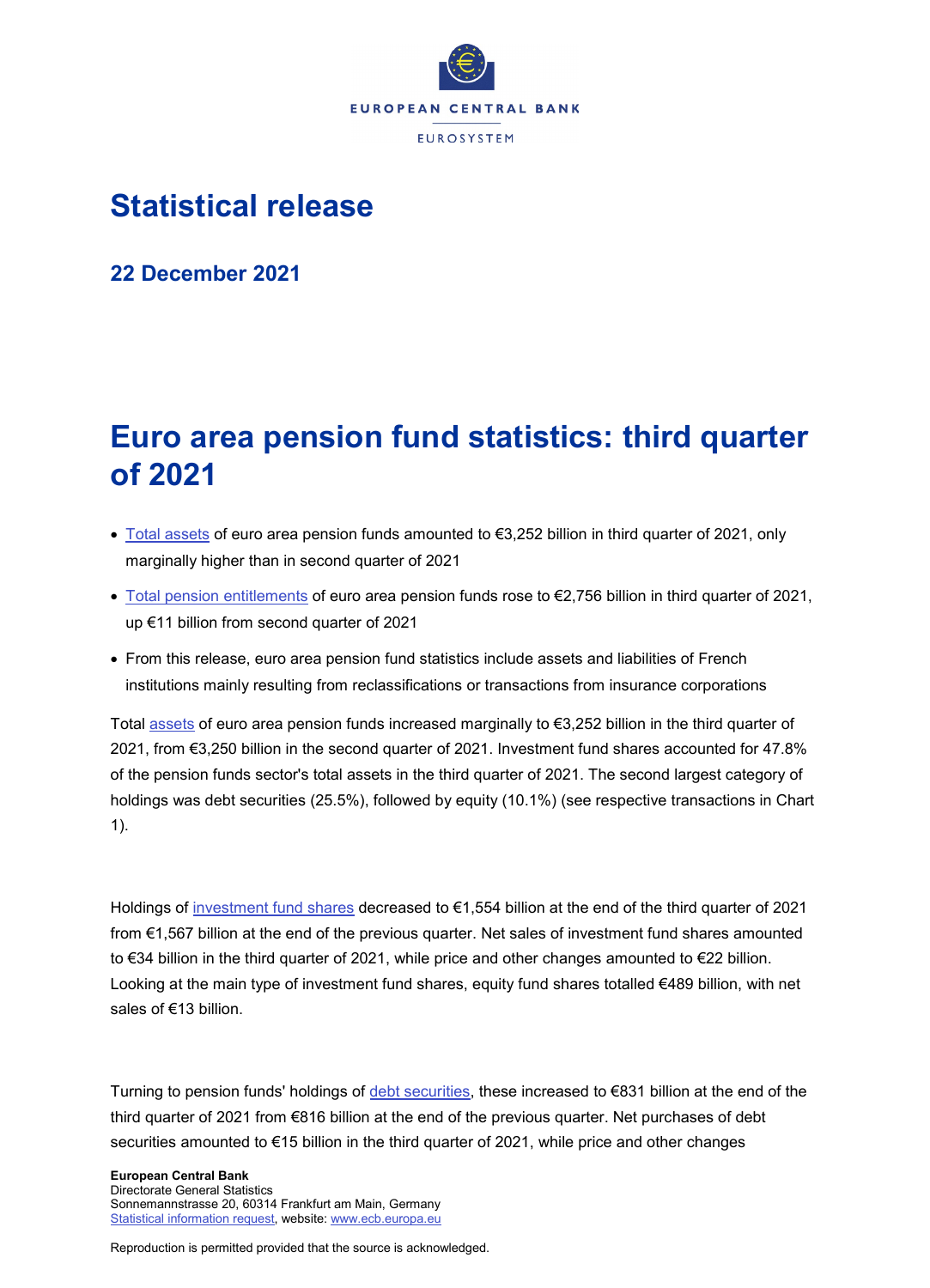amounted to €0 billion. Looking at [equity](https://sdw.ecb.europa.eu/browseSelection.do?type=series&q=PFBR.Q.U2.S.S129.A50.T.1.W0.S1._T.EUR+PFBR.Q.U2.S.S129.A50.T.4.W0.S1._T.EUR+PFBR.Q.U2.S.S129.A50.T.5.W0.S1._T.EUR+PFBR.Q.U2.S.S129.A50.T.8.W0.S1._T.EUR&node=SEARCHRESULTS&ec=&oc=&rc=&cv=&pb=&dc=&df=) on the assets side, euro area pension funds' holdings increased to €328 billion at the end of the third quarter of 2021, from €326 billion at the end of the previous quarter. Net sales of equity stood at €1 billion in the third quarter of 2021, while price and other changes stood at €3 billion.

### **Chart 1**

## Transactions in main assets of euro area pension funds in the third quarter of 2021

(quarterly transactions in EUR billions; not seasonally adjusted)



#### [Data for main assets of euro area pension funds](https://sdw.ecb.europa.eu/browseSelection.do?type=series&q=PFBR.Q.U2.S.S129.A30.T.4.W0.S1._T.EUR%2c+PFBR.Q.U2.S.S129.A50.T.4.W0.S1._T.EUR%2c+PFBR.Q.U2.S.S129.A61.T.4.W0.S1._T.EUR%2c+PFBR.Q.U2.S.S129.A621.T.4.W0.S1._T.EUR%2c+PFBR.Q.U2.S.S129.A622.T.4.W0.S1._T.EUR%2c+PFBR.Q.U2.S.S129.A623.T.4.W0.S1._T.EUR%2c+PFBR.Q.U2.S.S129.A624.T.4.W0.S1._T.EUR%2c+PFBR.Q.U2.S.S129.A625.T.4.W0.S1._T.EUR%2c+PFBR.Q.U2.S.S129.A626.T.4.W0.S1._T.EUR%2c&node=SEARCHRESULTS&ec=&oc=&rc=&cv=&pb=&dc=&df=)

In terms of the main liabilities, total [pension entitlements](https://sdw.ecb.europa.eu/browseSelection.do?type=series&q=PFBR.Q.U2.S.S129.L43.T.1.W0.S1._T.EUR+PFBR.Q.U2.S.S129.L43B.T.1.W0.S1._T.EUR+PFBR.Q.U2.S.S129.L43C.T.1.W0.S1._T.EUR+PFBR.Q.U2.S.S129.L43.T.4.W0.S1._T.EUR+PFBR.Q.U2.S.S129.L43.T.5.W0.S1._T.EUR+PFBR.Q.U2.S.S129.L43.T.8.W0.S1._T.EUR+PFBR.Q.U2.S.S129.L43B.T.4.W0.S1._T.EUR+PFBR.Q.U2.S.S129.L43C.T.4.W0.S1._T.EUR&node=SEARCHRESULTS&ec=&oc=&rc=&cv=&pb=&dc=&df=) of pension funds amounted to €2,756 billion in the third quarter of 2021, up from €2,745 billion in the second quarter of 2021. Defined benefit pension schemes amounted to €2,248 billion, accounting for 81.6% of total pension entitlements. Defined contribution pension schemes totalled €508 billion, accounting for 18.4% of total pension entitlements in the third quarter of 2021. Net purchases of defined benefit schemes amounted to  $\epsilon$ 6 billion in the third quarter of 2021, while those of defined contribution schemes came to €4 billion. Price and other changes of total pension entitlements amounted to €1 billion.

## **For queries, please use the [statistical information request](https://ecb-registration.escb.eu/statistical-information) form.**

**European Central Bank** Directorate General Statistics Sonnemannstrasse 20, 60314 Frankfurt am Main, Germany [Statistical information request,](https://ecb-registration.escb.eu/statistical-information) website: [www.ecb.europa.eu](http://www.ecb.europa.eu/)